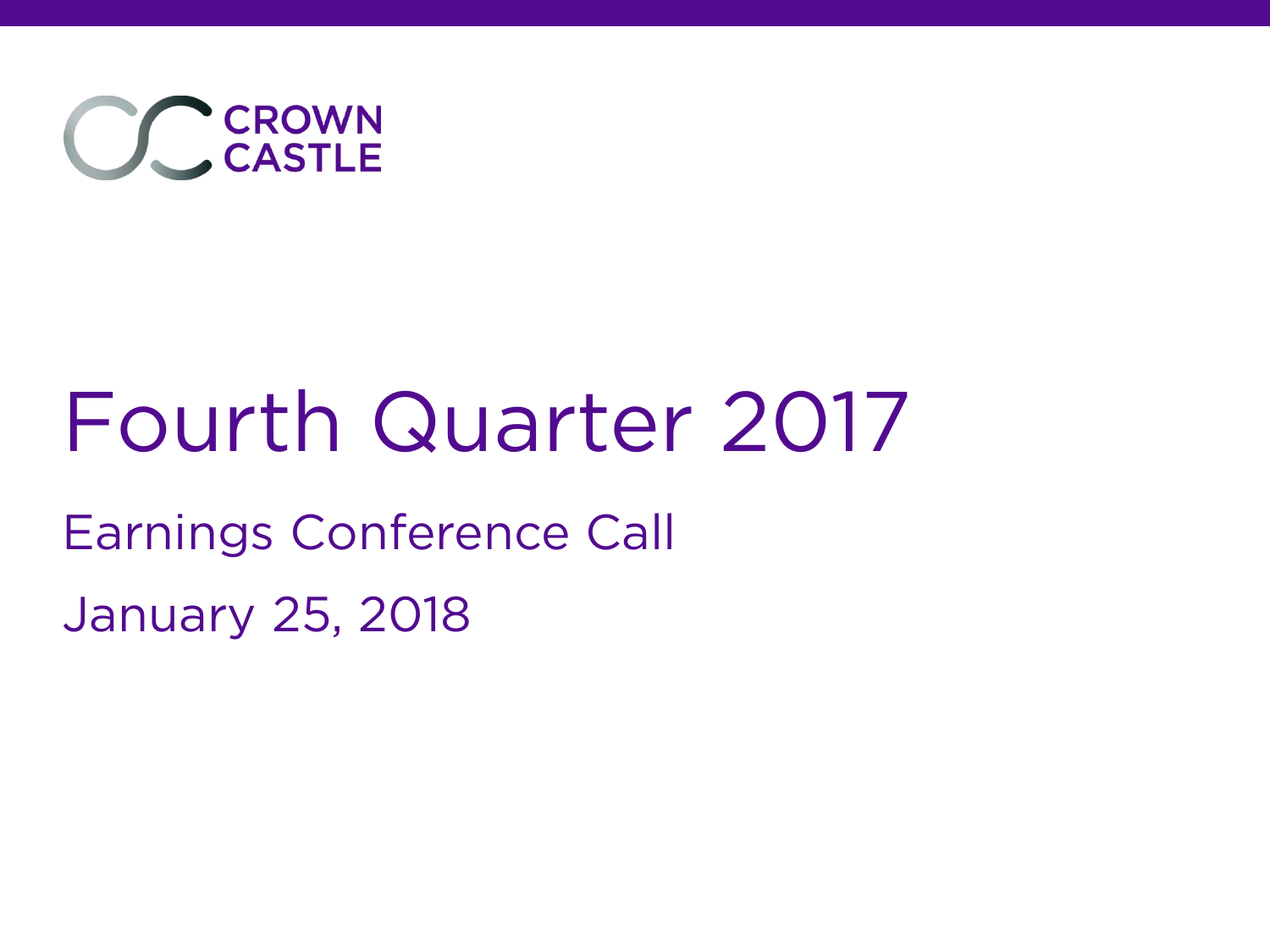## Cautionary Information

This presentation contains forward-looking statements and information that are based on management's current expectations. Such statements include our Outlook and plans, projections, and estimates regarding (1) potential benefits, returns, opportunities and customer and shareholder value which may be derived from our business, assets, investments, acquisitions and dividends, including on a long-term basis, (2) our strategy, strategic position, business model and capabilities and the strength of our business, (3) our customers' investments and the demand from our customers, and the benefits which may be derived therefrom, (4) growth in demand for data and the benefits which may be derived therefrom, (5) our growth, including our revenue growth, long-term prospects and the trends impacting our business, (6) our ability to successfully integrate our recent acquisitions, including LTS Group Holdings LLC ("Lightower"), and the potential benefits and contributions which may be derived from such acquisitions, including (a) our ability to deliver on our dividend growth target and (b) the contribution to or impact on our financial or operating results, including site rental revenues, Adjusted EBITDA, net income, AFFO and Organic Contribution to Site Rental Revenues, (7) leasing environment and activity, (8) our investments, including in towers, small cell networks ("small cells"), fiber and other assets, and the potential growth, returns and benefits therefrom, (9) our dividends, including our dividend plans and the amount of our dividends and dividend growth rate and targets, (10) strategic position of an demand for our wireless infrastructure (including fiber and small cells) and services and the geographic location of such demand, (11) cash flows, (12) potential contribution from the deployment of FirstNet, (13) tenant non-renewals, including the impact thereof, (14) capital expenditures, including sustaining capital expenditures and integration capital expenditures and the timing thereof, (15) straight-line adjustments, (16) site rental revenues and estimated growth thereof, (17) site rental cost of operations, (18) net income (loss), (19) Adjusted EBITDA, (20) expenses, including interest expense and amortization of deferred financing costs, (21) FFO, (22) AFFO and estimated growth thereof, (23) Organic Contribution to Site Rental Revenues, (24) our weighted-average common shares outstanding, including on a diluted basis, (25) network services contribution and (26) the utility of certain financial measures, including non-GAAP financial measures. As used herein, the term "including", and any variation thereof, means "including, without limitation."

Such forward-looking statements are subject to certain risks, uncertainties and assumptions, including prevailing market conditions and other factors. Should one or more of these risks or uncertainties materialize, or should any underlying assumptions prove incorrect, actual results may vary materially from those expected. More information about potential risk factors which could affect our results is included in our filings with the Securities and Exchange Commission. The Company assumes no obligation to update publicly any forward-looking statements, whether as a result of new information, future events or otherwise.

This presentation includes certain non-GAAP financial measures, including Adjusted EBITDA, AFFO and Organic Contribution to Site Rental Revenues. Definitions and tables reconciling such non-GAAP financial measures are set forth in the Supplemental Information Package and the earnings release posted in the Investors section of Crown Castle's website at http://investor.crowncastle.com.

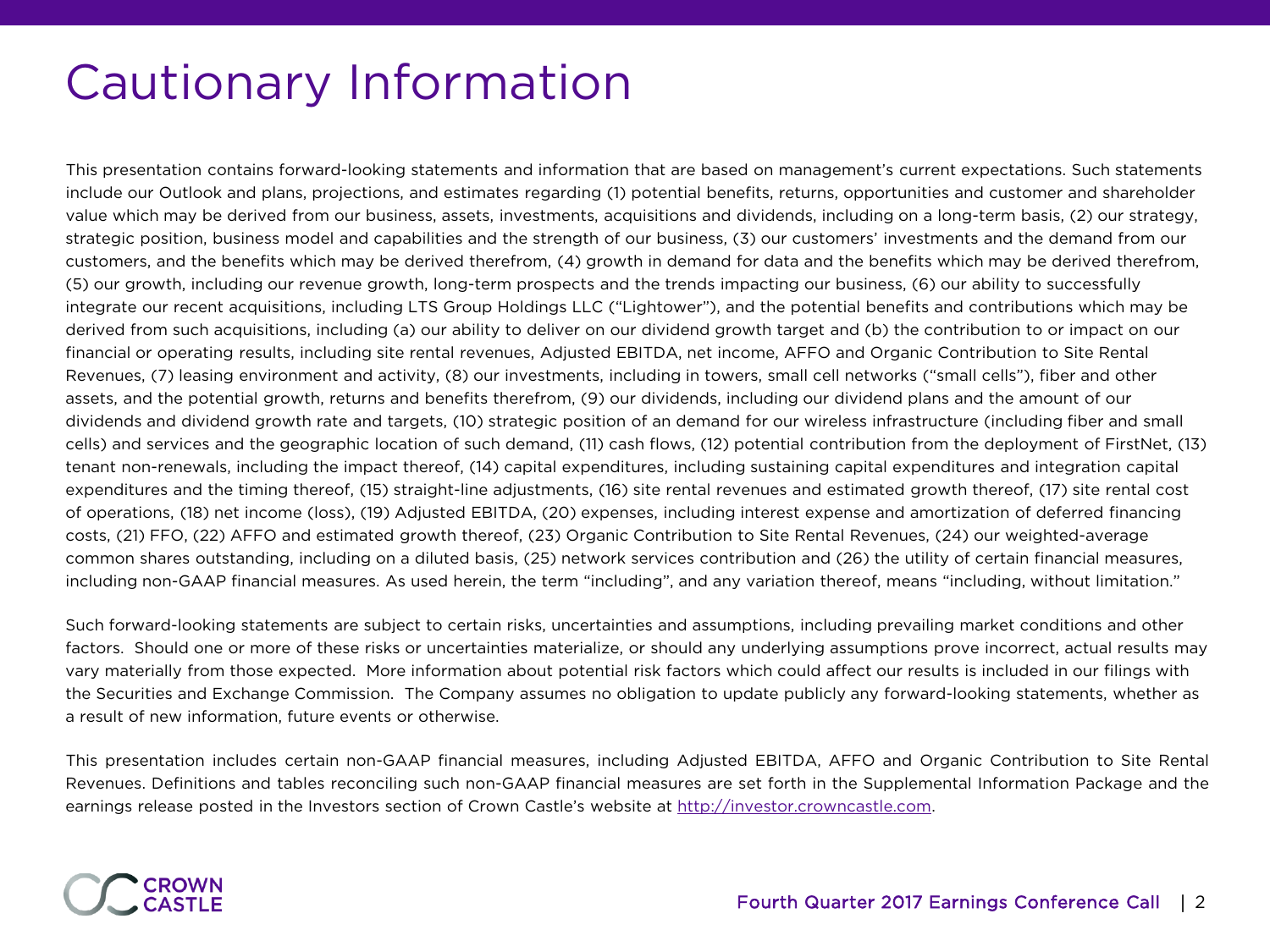# 2017 Highlights

- Delivered 8% dividend per share growth compared to 2016, at the high end of longterm growth target
- Expanded our leading portfolio of shared communications infrastructure assets, investing over \$10 billion to secure assets in top markets
- Reduced leverage, improved our financial flexibility and reduced our cost of capital
- Positioned for the future while focusing on delivering attractive returns with a high quality and growing dividend

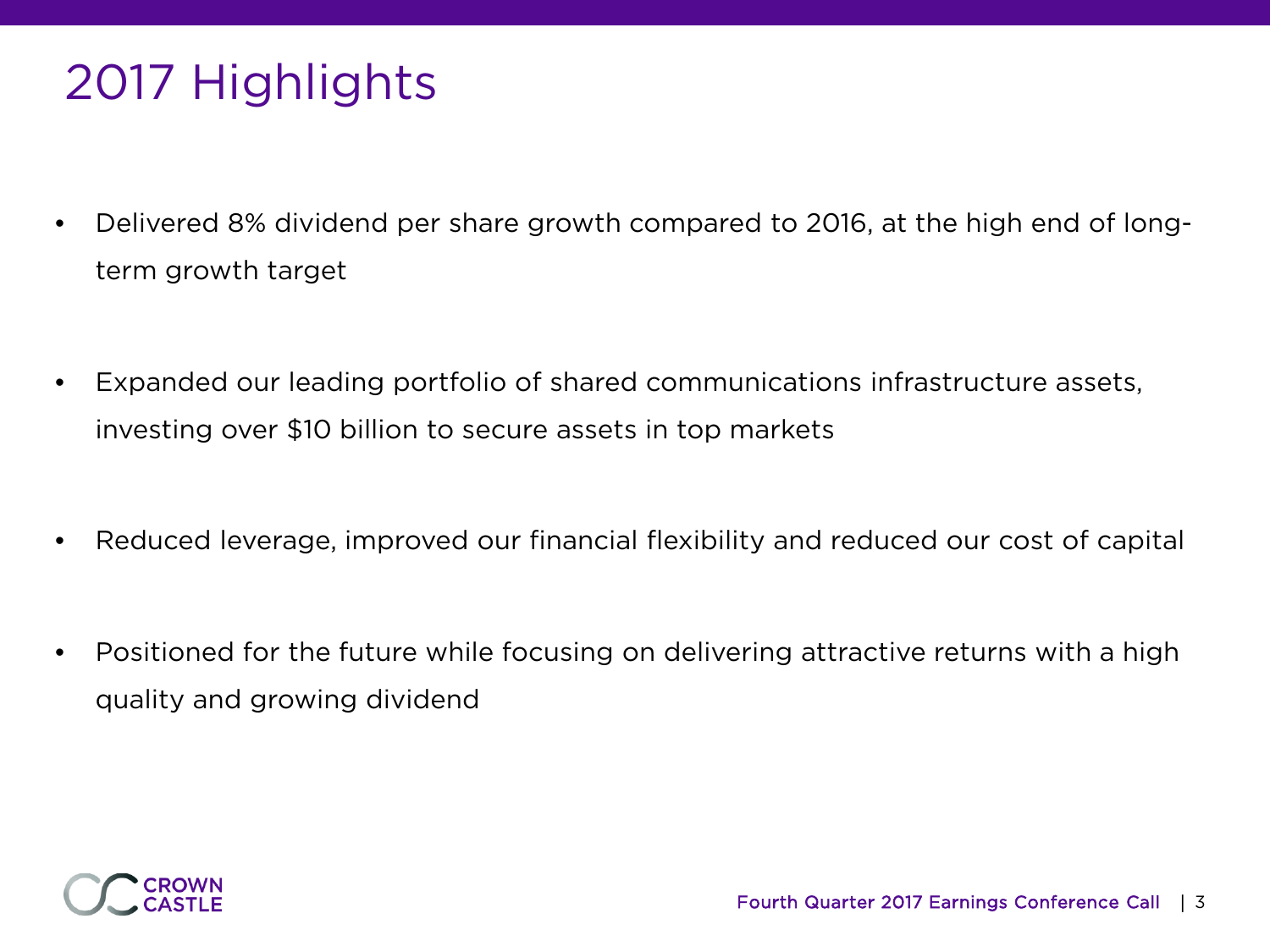

• When compared to our prior Outlook, the Lightower acquisition contributed approximately \$140 million, \$83 million and \$79 million to site rental revenues, Adjusted EBITDA and AFFO, respectively.

1. Actuals compared to Outlook calculated at midpoint

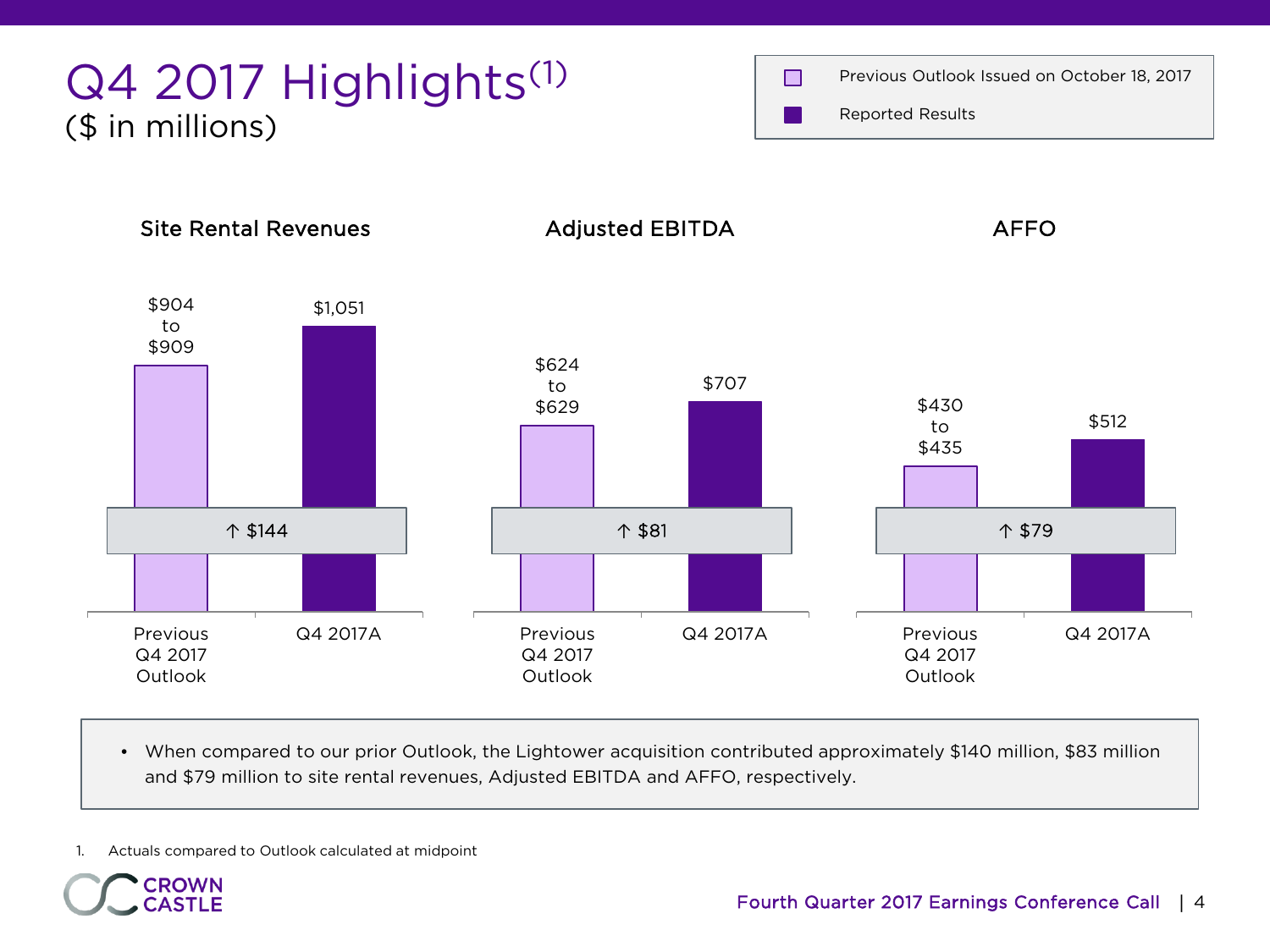### Full Year 2018 Outlook<sup>(1)</sup> (\$ in millions)





1. Changes to Outlook calculated at midpoint

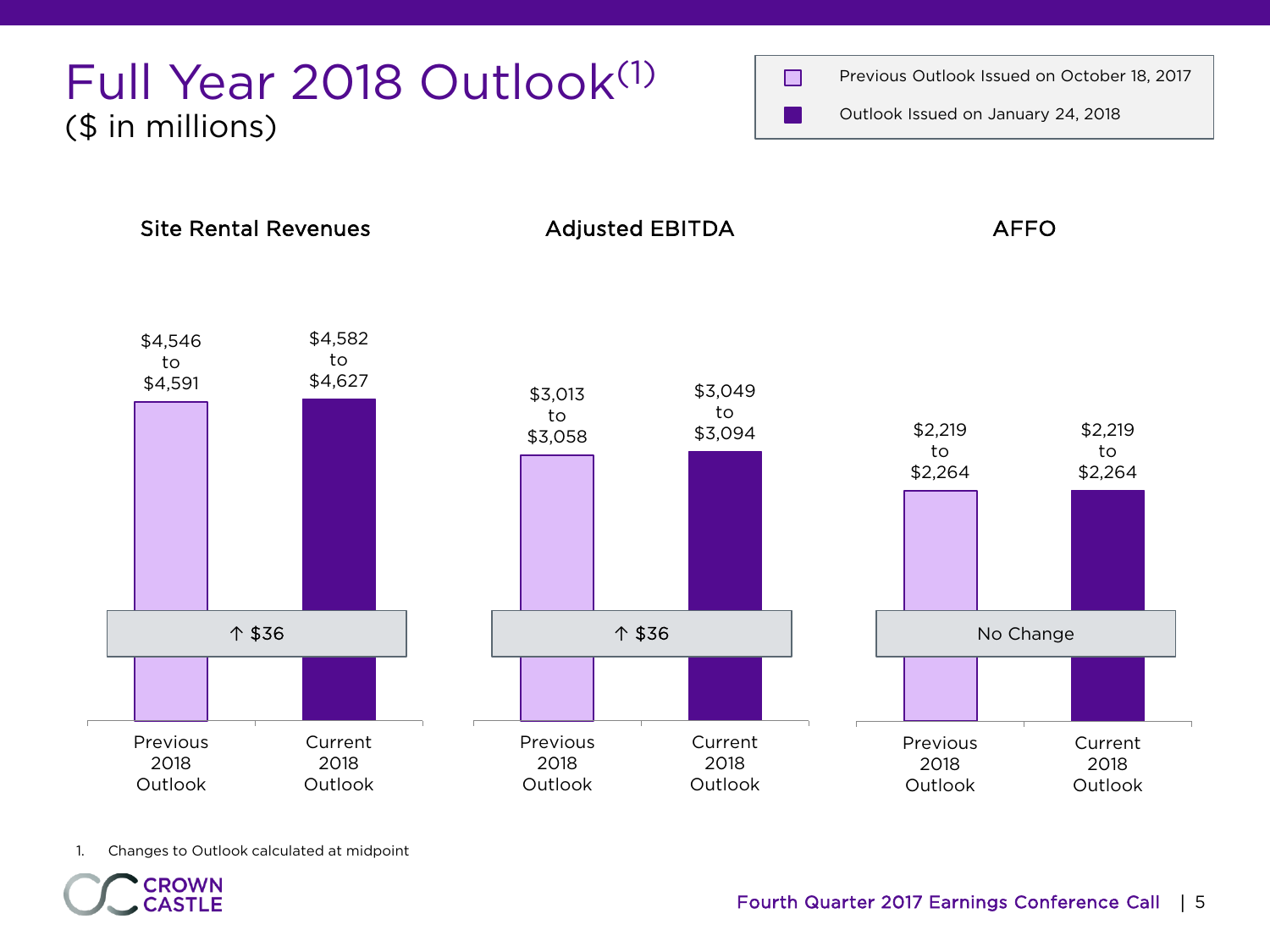### 2018 Outlook for Site Rental Revenue Growth (\$ in millions)



Note: Components may not sum due to rounding

1. Represents midpoint of Outlook

2. As issued on October 18, 2017

3. Previous FY 2018 Outlook as adjusted to reflect the actual closing date of the Lightower acquisition on November 1, 2017